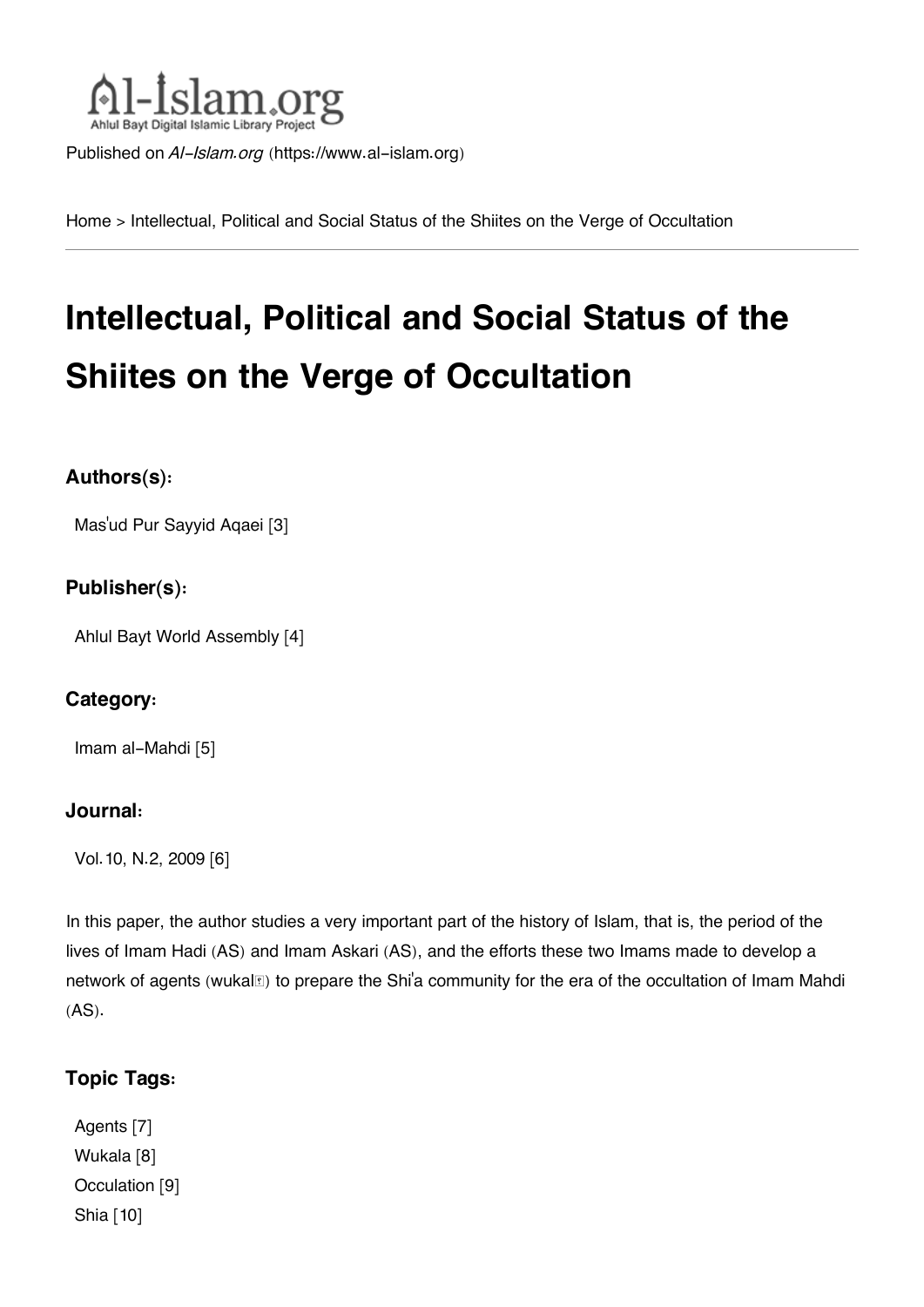#### **Person Tags:**

[Imam Ali Naqi \(a\)](https://www.al-islam.org/person/imam-ali-naqi) [11] [Imam Hasan al-Askari](https://www.al-islam.org/person/imam-hasan-al-askari) [12] [Imam Mahdi \(a\)](https://www.al-islam.org/person/imam-al-mahdi) [13]

## **Introduction**

In the period prior to the beginning of occultation (260 A.H), Shi'ites were fortunate to have outstanding intellectual scholars who were trained by Imams (A.S) and to whom the principles were taught. Those principles were known as the "Four Hundred Principles" (Usūl 'Arbi'a Mi'ah). Principles of Shi'ite jurisprudence and beliefs were explained by Imams (A.S) and were gathered in these collections of hadith. However, the situation was politically grave and critical. Imams of the Shi'ites were besieged and despite their firm *taqīyah* (prudent dissimulation); they were brought to Samarra from Medina to be kept under stricter control. Shi'ites' contact with Imams was very risky and difficult.

In that stage, when the struggle became so crucial and complex, the strategic plan of the Shi'ites was formed in the "Secret Network of Deputation"; a network which was founded during the age of Imam S**Edig (A.S)** and came to power during the age of 'Askar**Elyán (A.S)** (the two imprisoned Imams i.e. the 10th and the 11th Imams). The secret network of deputation was a very complex organized system whose depth, complexity and significant role cannot be analyzed without an intensive study and analysis of its hidden aspects.

In that period, having hidden tactful contacts [with his companions] the Imams (A.S) developed that network and subsequently guarded, strengthened and developed the Shi'ite community.

During that momentous stage of oppositions, another step that Shi'ite Imams took was to support and advocate some of 'Alaw**Es' oppositions in weakening the pillars** of Abbasid government and preventing their tyranny and aggression.

From the social view, the Shi'ite community was under Caliphs' strong pressure and aggression. Their properties were confiscated and their lives were in danger. They were also unseated from important posts and positions and oppressed as much as possible. Some of them took important posts by practicing *taqīyah* so that they could help the poor and the oppressed and take appropriate measures when necessary.

Although Shi'ite leadership was kept under control, as with the other Imams (A.S), it had an outstanding authority among all social classes.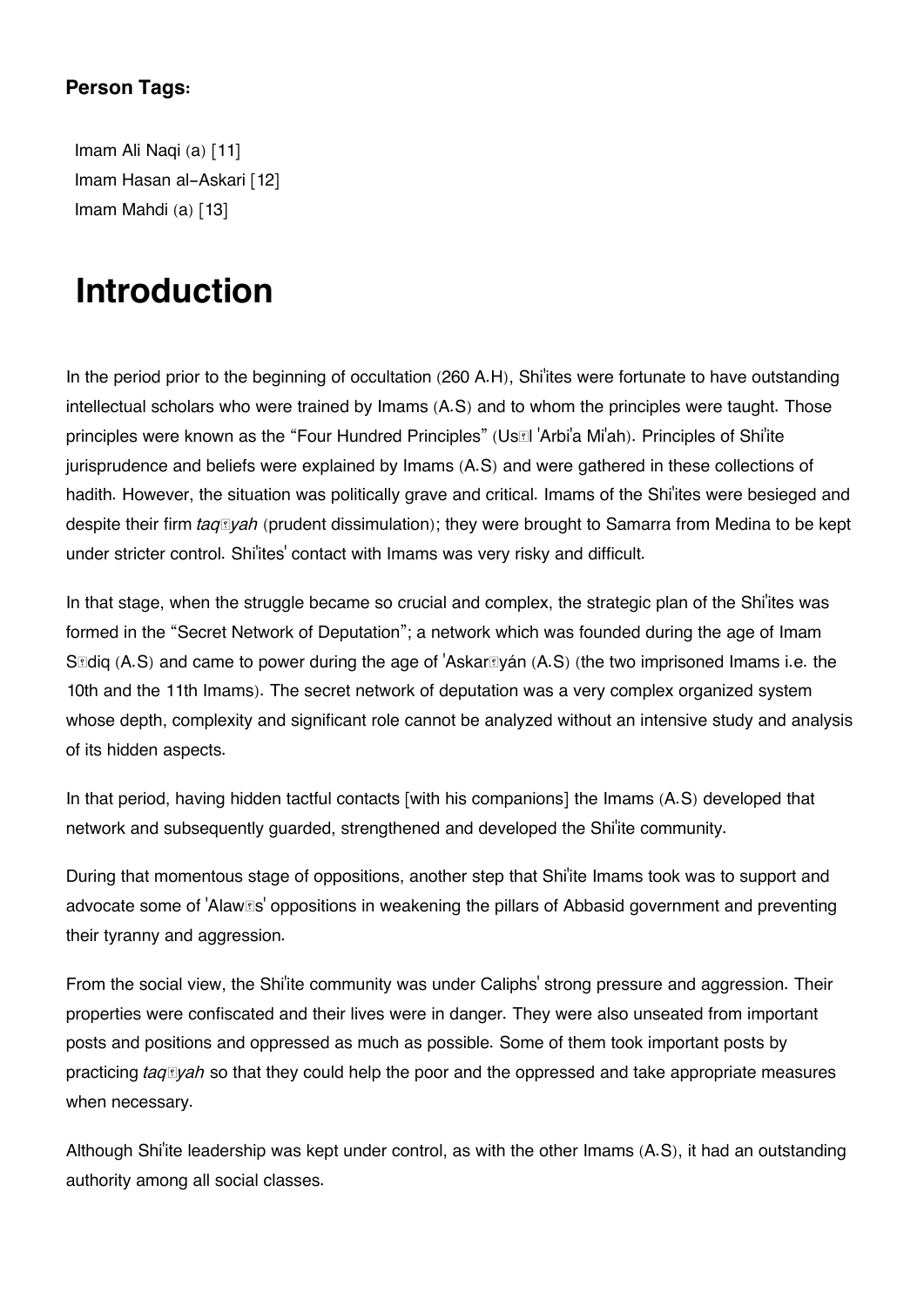Kulayni quoted from a member of Ban $\text{Haar}$  **Han** $\text{fa}$ h tribe living in S**EstEn** who had told him: "At the beginning of Mu'tasim's Caliphate, I accompanied Abu Ja'far, Imam Jawād (A.S), when he was going to Hajj. Then one day, when we sat to eat while some people of the royal court were with us, I told him: "O' May I be sacrificed in your way! Our governor is one who is among your Shi'ites and in his records (account book, record book) some taxes are assigned for me. I wondered if you think it is appropriate that you write a letter to him and tell him to have mercy on me [about this]."

Abu Ja'far (A.S) stated: "I do not know him." I said: "O' May I be sacrificed in your way! As I mentioned, he is among your Shi'ites and your letter will be to my benefit." So, he (A.S) took a paper and wrote:

"In the Name of Allah the Most Compassionate, the Most Merciful. And then; the carrier of this letter described your religion and undertaking as to be very nice. Surely, the beneficial deed for you is the one in which you do the good; then do well by your brethren and know (be aware) that the God Almighty will ask you about [your deed even if having] an amount of a particle."

<span id="page-2-1"></span>The man said: "when I came to S**Esten, I found that Husayn b.** 'Abdullah Neysh**EbErE, the governor**, already knew about the matter. He came out of the city about two parasangs [about 11~12 kilometers] to welcome me; then I gave him the letter. He kissed it and put it on his eyes and asked me: "what do you want?" I said: "There is some tax assigned for me in your finance bureau." He ordered to abolish that [unjust] tax from me.[1](#page-2-0)

<span id="page-2-0"></span>[1.](#page-2-1) Al-Kāfī, Vol. 5, pp. 111 & 112; Bihār Al-Anwār, Vol. 50, pp. 86 & 87.

## **Intellectual Status**

<span id="page-2-3"></span><span id="page-2-2"></span>Intellectually, Shi'ites had a privileged status in that period. Moreover, their doctrines of religion were established by Imam S**Ediq (A.S) and Imam Bagir (A.S) and also Hadiths were saved in forms of Us** and Jawāmi'[1](#page-3-0) while validation criteria of Hadiths and their refinement were gained from Imams (A.S). Sheikhs, pupils and companions[2](#page-3-1) were trained to resolve crises and also support Shi'ite's reputation in beliefs and jurisprudence against different groups and sects, especially those who had Caliphs' support.

Guarding Islam and the concept of revelation and protecting it from misleaders and crises are among the duties of Imams (A.S). Some significant features of this period were 'Askariyain's (A.S) illuminations and true policy-makings against society's intellectual deviances such as the Waqifites, the Mufawwidah, dualists (*thanawiyah*) and zealots (*ghulāt*).[3](#page-4-0)

<span id="page-2-4"></span>Answering to jurisprudential questions and thought problems as well as keeping Shi'ites away from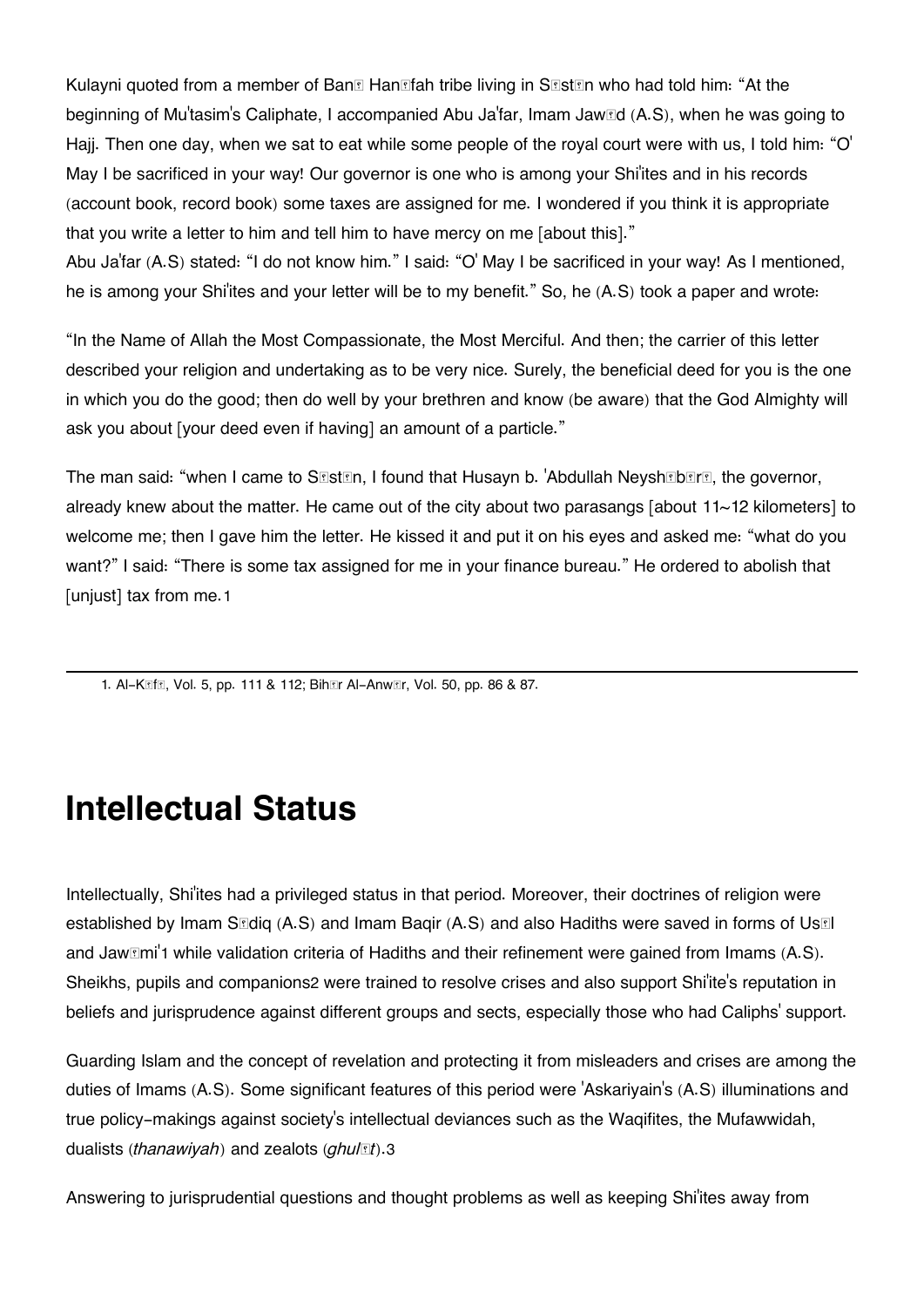engaging in useless debates and unnecessary conflicts were among remarkable characteristics of that period.

Once, in answering one of the Shi'ites' question about whether the Qur'ān is created [by God], Imam Hold (A.S) wrote: "In the Name of Allah, the Beneficent, the Merciful; May God keeps us from being affected by this tribulation for then He has bestowed us the greatest bounty and the rest is all distractions ahead of us. In our opinion, arguing about the Qur'**En** (that if it has been created or it has been eternal) is a (reprehensible) innovation whose questioner and questioned are involved; because the questioner is looking for what he does not deserve it and the one who is questioned runs himself into trouble for an unimportant matter which is out of his competence.

The creator is no one but Allah and all others are creatures except Him, so the Qur'ān is His words. Then, do not name it otherwise, for then you will be among the those who go astray. May Allah hold you and us up as exemplars of His word that states:

#### <span id="page-3-2"></span>*'The pious who fear their Lord in secret, and who are apprehensive of the Hour. (21:49)*.'"[4](#page-4-1)

<span id="page-3-3"></span>Of the other key measures 'Askarīyān (A.S) took in that period was to provide intellectual preparation for Shi'ites for entering "the age of occultation"; among whose procedures were their hadiths about approaching occultation and their good news about the birth of Allah's authority (the promised Mahdi).[5](#page-4-2)

<span id="page-3-5"></span><span id="page-3-4"></span>Other activities consisted of referring the Shi'ites to Imam's deputies[6](#page-4-3) and validating some of jurisprudential books and hadith references[7](#page-4-4) and finally reducing their direct contacts with Shi'ites, until even in Samarra, they would answer Shi'ites' problems and issues by letter or their deputies and doing so, they prepared the Shi'ites to adapt themselves to conditions of the age of occultation and also indirect contact with Imam (A.S).[8](#page-4-5)

<span id="page-3-6"></span>As we will see later, this was the policy that the Twelfth Imam (A.S) himself later on adopted during the age of "minor occultation" and gradually prepared Shi'ites for the "greater occultation".

<span id="page-3-0"></span>[1.](#page-2-2) Muhammad b. Ma'ruf Hilalī said: "I went Hirah to Ja'far b. Sadiq [Imam Sadiq] (A.S.). I could not reach him because of the many people around him, until the fourth day he saw me and took me beside himself. He went on pilgrimage to Imam Ali's shrine after people went away, while I was his companion and heard what he stated. (Dr. Gorji, T**ErEkh Figh wa** Fuqahā', p. 115, quoted from Rijāl Najāshi). Hasan b. 'Ali b. Ziyād and Sha' told Ibn 'Īsa: "I saw 900 Sheikhs in this mosque (Kūfah Mosque), all of whom would say: 'Haddathani Ja'far b. Muhammad [Imam Ja'far Sadiq]'".

<span id="page-3-1"></span>[2.](#page-2-3) To know the number and the names of 'Askar**īdyān's (A.S) pupils and companions ref.** Tūrīkh al-Tashrīd' al-Islām**ī.** Sheikh Tūsī counts the number of Imam Hādī's (A.S) pupils in different fields as 185; among whom are distinguished people such as: Fadl b. Shādhān, Husayn b. Sa'id Ahwazi, Ayub b. Nuh, Abu 'Ali Hasan b. Rāshid, Hasan b. 'Ali Nāsir

Hafiz Abu al-'Abb**Es b. Uqdah HamidEnE KEfE** (died 333 A.H) has written a book about the names of whom had quoted from Imam Sodiq (A.S) and has introduced 4000 persons.

During the time of Imam Baqir and Imam Sadiq, (A.S), hadithes spread so much among Shī'ites that had never spread before in any period or religion. (ref. Fadli, 'Abdul H**IdI, pp. 203 & 204)** This period is called the period of spreading knowledge of 'Aal-e Muhammad (A.S). (Ibid., p. 95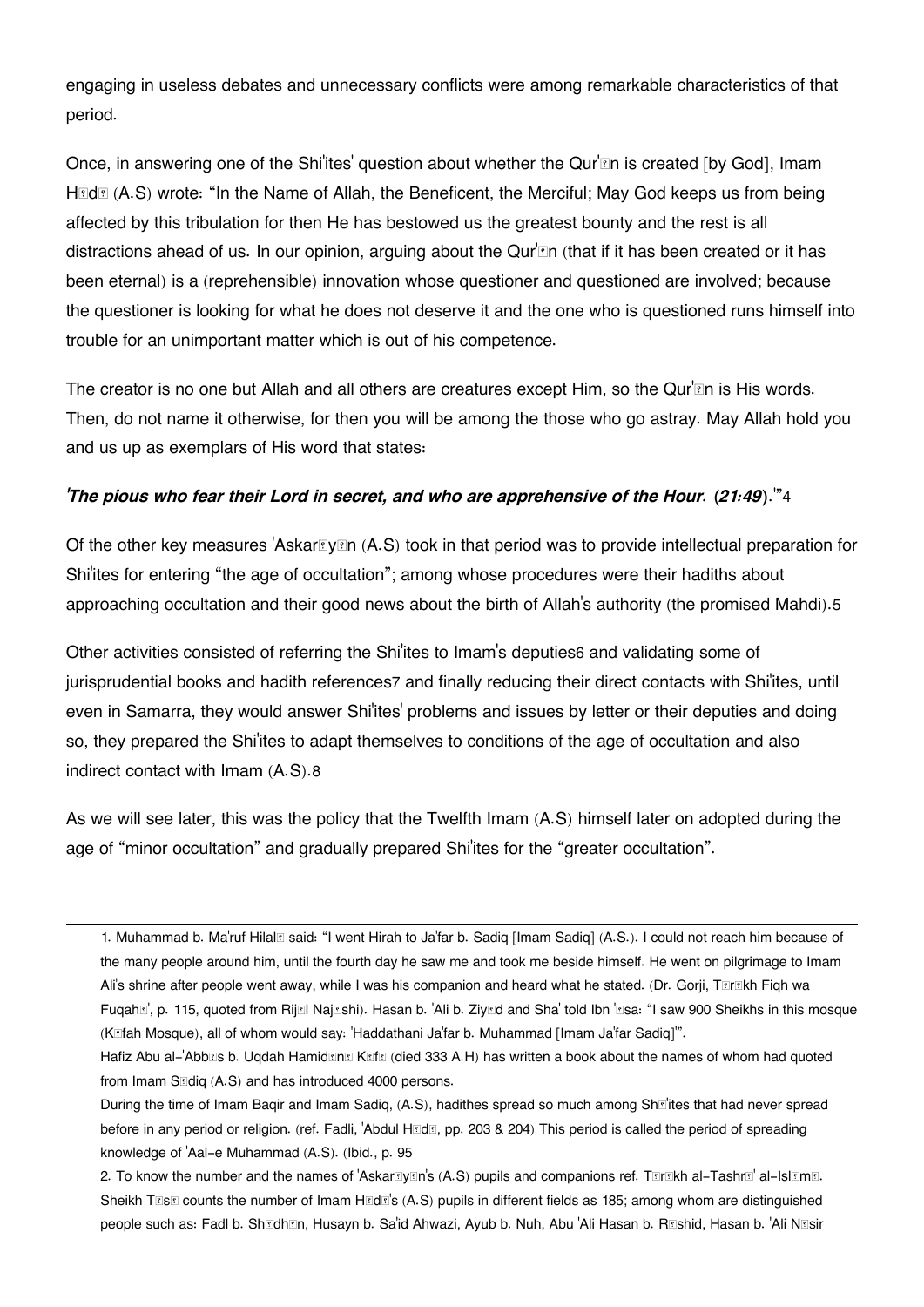<span id="page-4-1"></span><span id="page-4-0"></span>Kab**ūr, 'Abdul 'Az**ūm Hasani, 'Utm**ūn b. Sa'id Ahwazi, some of whom have definitive works and publications in different** fields of Islamic sciences. (Al-Rijūl, Sheikh Tūsū, pp. 409 - 429) and also ref. Hayūt al-Imūm al-Hūdū, pp. 170 - 230. Some researchers have counted the number of Imam 'Askar**I's (A.S)** pupils and transmitters of his Hadiths up to 213; ref. Hayāt al-Imām al-'Askarī, pp. 345 - 413. The author of A'y**<b>En al-ShE**'ah also says: "Different sciences and knowledge acquired from Imam 'Askar**EI** (A.S) have filled papers of books." A'yān al-Shī'ah, Vol. 1, p. 40. [3.](#page-2-4) Hayāt al-Imām al-'Askarī, pp. 287-295. [4.](#page-3-2) Tawhīd, p. 224. [5.](#page-3-3) Hayāt al-Imām al-'Askarī, p.316. [6.](#page-3-4) Ibid. p.324. [7.](#page-3-5) Ibid. p.325. [8.](#page-3-6) Ibid. p.324.

## <span id="page-4-5"></span><span id="page-4-4"></span><span id="page-4-3"></span><span id="page-4-2"></span>**Political Situation**

## <span id="page-4-6"></span>**1. Transferring ['Askarīyān \(A.S\) from Medina to Samarra and](#page-4-6) [strict Control Over Them](#page-4-6)**

In that period, the policy of the 'Abbasid Caliph Mutawakkil was the same as Ma'm*n***'s against Imam**  $RidE$  (A.S) and Imam Jaw $Edd$  (A.S) and that was to draw Imam H $EddE$  (A.S) nearer to the court and limit him to the periphery of government to be able to control Imam totally and to know about all his movements and to isolate him from the Shi'ites. The same policy was followed with respect to Imam 'Askarī (A.S); therefore, similar to his father, he was kept under control in Samarra and had to call the Caliph's palace every Monday and Thursday.[1](#page-6-0)

<span id="page-4-10"></span><span id="page-4-9"></span><span id="page-4-8"></span>The reason for calling Imam H**EdE (A.S)** to Samarra was the reports that Mutawakkil had received about Imam's activities in Medina and people's attention and interest about him.[2](#page-6-1) They brought Imam from Medina to Samarra forcibly[3](#page-6-2) and kept him under strict control and attacked his house at midnight and inspected it on the slightest pretext, such as that Imam had hidden money and weaponry.[4](#page-6-3)

<span id="page-4-11"></span>After Imam H**EdE** (A.S) passed away, Imam 'Askar**E** (A.S) became the next Imam at the age of 22 and until his martyrdom at the age of 28, he was under control of the Caliph's agents in Samarra.

### <span id="page-4-7"></span>**[2. 'Askariyān's different methods of political oppositions](#page-4-7)**

<span id="page-4-13"></span><span id="page-4-12"></span>'Askariyān's political oppositions, similar to their intellectual oppositions, had different approaches and aspects; from the policy of *taqīyah* to allowing some Shi'ites to assume positions in the government (in order to help the poor and the opressed),[5](#page-6-4) preservation of the Shi'ites[6](#page-6-5), fulfilling their needs[7](#page-6-6), approving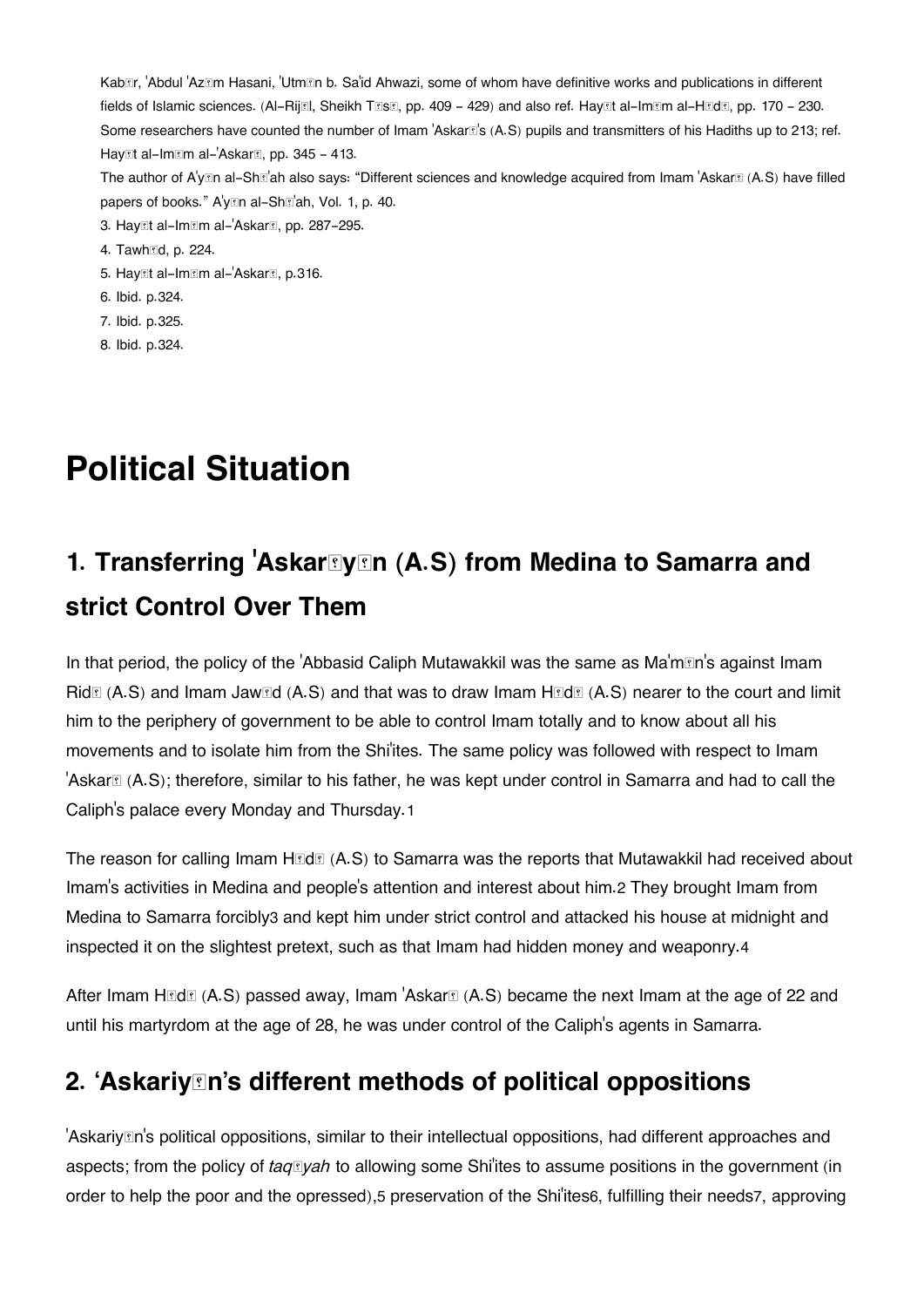and supporting some opposing groups[8](#page-6-7) and most of all, developing and reinforcing the secret network of deputies; a network which was founded at the time of Imam S*Ediq* (A.S) and in 'Askar*ElyEn's* period came to develop at a faster pace.

More about this network and the factors of its development in that period, its importance, features and historical course will be discussed in detail in the next section; and are mentioned here just to introduce the matter. We will have a brief look at the policy of taqīyah as the key to understand Imamate history.

<span id="page-5-1"></span><span id="page-5-0"></span>With respect to tag**ovah, it should be briefly stated that it is a complex form of opposition.** Tag**ovah is not** doing nothing, but it is doing everything needed in secret; and in all its kinds, it is a kind of holy struggle and defense. We read in hadiths, "Taqīyah is a part of my faith and my fathers', and no one is faithful unless he practices taq**<b>ovah [if needed]**";[9](#page-6-8) "Nine tenth of the religion is in taq**ovah**, and no one follows the religion unless he practices taqīyah";[10](#page-6-9) "The faithful should be like descendants of Imam Ali. The faithful should be a [holy] struggler, but you are recommended to perform the practice of tag**rivah** under an illegitimate government and to fight full-frontally under a legitimate one."[11](#page-6-10)

<span id="page-5-2"></span>Taqīyah has been the reason for Shi'a's survival against all illegitimate rulers and arrogant powers. The history of Imams' tag**o**yah is the key to understand the history of Shi'a, and without it, Imams' movement will not be analyzable while it will also be considered as non-systematic, non-strategic, weak and cowardly. Inevitably, we have to cose this issue with three hadiths from Imam  $\overline{\text{A}}$ li (A.S), Imam H $\overline{\text{B}}$ d $\overline{\text{B}}$  $(A.S)$  and Imam  $'$ Askar $I(A.S)$  about the importance of tag*vah*.

Referring to the what happened after the demise of the Prophet Muhammad, Imam Ali (A.S) states: "…I sat aside and thought whether I have to fight without hands or I must be patient with the blind unknowingness. This unknowingness which kills the old, ages the child and grinds the faithful down in pain till he meets his Lord. I found patience with this all better and wiser. So I tolerated with wet eyes and aching throat; while I was watching my heritage being robbed."[12](#page-6-11) And that is the very Imam 'Ali's taqīyah. He had to forbear in loneliness.

<span id="page-5-4"></span><span id="page-5-3"></span>Imam H*d* (A.S) told D**EWEd Sarum**<sub>E</sub>: "O' D**EWEd!** I would have been right if I had stated that the one who ignores taq**<b>Eyah is like the one who leaves daily** prayer". [13](#page-6-12) In this tradition, giving up taq**Eyah** is compared to giving up the prayer.

Imam  $\Delta$ skar $\Omega$  (A.S) told one of his Shi<sup>'</sup>ites who had advised his friend to practice taq**<b>** $\Omega$ <sub>l</sub> expansion the exemplar of what the Prophet (p.b.w.h) stated that: One who advises another to the good, it is as though he himself has done it." Then Imam (A.S) continued:

<span id="page-5-5"></span>God gave him reward for the sake of your friend's *taqīyah* as to the number of those who practiced it and those who gave it up (rightly) from among our followers and Shi'ites, as if the slightest amount of those rewards would absolve sins committed in a hundred years. Moreover, because of your advice you receive as much reward as your friend does.[14](#page-6-13)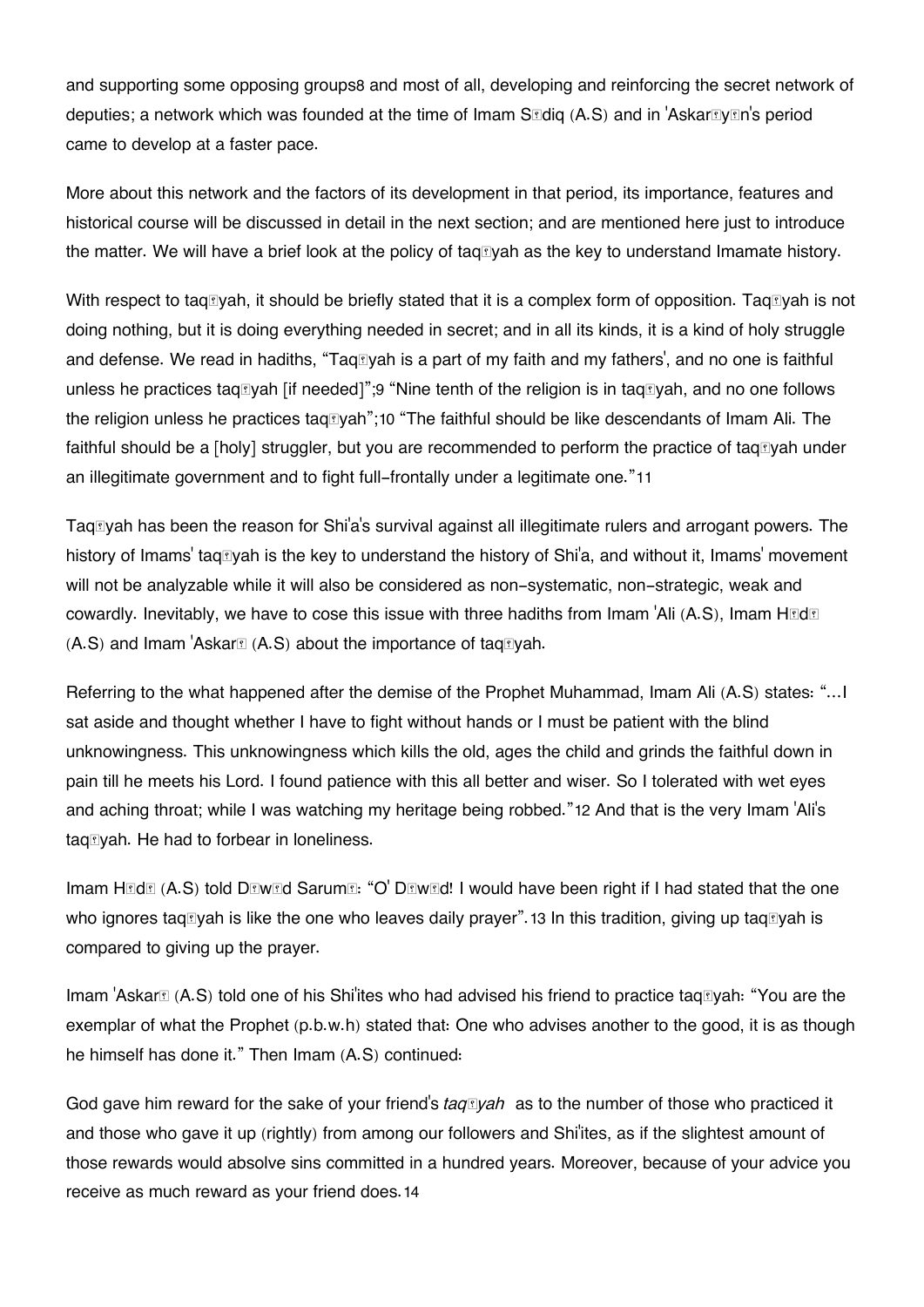<span id="page-6-16"></span>It is obvious that this much reward is for many fruits of *taqīyah.* The amount of practice of *taqīyah* during Imam's (A.S) period was to such an extent that he would send his Shi'ites a message that they had to point or wave with their hands instead of say ing hello to Imam (A.S) in order to save their lives.[15](#page-6-14)

<span id="page-6-17"></span>And once he (A.S) told one of his Shi'ites openly that: "If you did not practice *taqīyah* you would be killed; [you have to choose] either *taqīyah* and concealment or death and being killed."[16](#page-6-15)

<span id="page-6-0"></span>[1.](#page-4-8) Al-Ghaybah, Sheikh al-T**ūsū, p. 139 (cited in Tūrūkh Siyasū** Gheybat-e Imam-e Dav**ūzdahom, p.78)**; Bihūr al-Anwūr, Vol. 50, p.251; Manāqib, Vol. 4, p.432; Dalāil al-Imamah, p.226.

<span id="page-6-1"></span>[2.](#page-4-9) Al-Irshād, p. 333; Bihār al-Anwār, Vol. 50, p. 200; Ithbāt al-Wasiyyah, p. 225 (cited in Tārīkh Siyasī Gheybat-e Emam-e Dav**<b>zdahom**, p.83).

<span id="page-6-2"></span>[3.](#page-4-10) Imam (A.S) himself stated: "They brought me from Medina to Samarra forcibly." (Bih**er al-Anw**er, Vol. 50, p. 129).

<span id="page-6-3"></span>[4.](#page-4-11) Muruj al-Dhahab, Vol. 4, p. 93; Al-Irshād, Vol. 2, p. 303.

<span id="page-6-4"></span>[5.](#page-4-12) Dr. Jāsim Hussain wrote that: "Imamate [deputies'] network let its followers to work inside Abbasid Caliphate's government; therefore, Muhammad b. Isma'il b. Bazi, Ahmad b. Hamzah b. Qommī took prominent positions in ministry. (Rijāl Najāshī, p.254) Nooh b. Darrāj first became Baghdad's judge and then Kūfah's judge and he concealed his faith during his working life because his relatives were among Imam Jav**<b>Ed's (A.S)** officials. (Rij**el Naj**esh**e, pp. 80** - 98) Some of the other Shi'ites like Husayn b. 'Abdullah Neishabūrū became Sustūn's governor and Hakam b. 'Ulyū As'adū was elected as the governor of Bahrain. Both these people paid Khums (the one fifth tax) to Imam Jav*Id (A.S)* that suggested their allegiance to the Ninth Imam (A.S) (Al-K**ef**ri, Vol. 5, p. 111); (Al-Istibs**er, Vol. 2, p. 58)**; Terrekh Siyasa Gheybat-e Emam-e Davrzdahom, p. 79.

<span id="page-6-5"></span>[6.](#page-4-12) Ref. Bihār al-Anwār, Vol. 50, pp. 140, 254, 269, 270 and 298.

<span id="page-6-6"></span>[7.](#page-4-12) Ref. Bihār al-Anwār, Vol. 50, pp. 259, 304; also ref. Hayāt al-Imām al-'Askarī, pp. 261- 266.

<span id="page-6-7"></span>[8.](#page-4-13) Ref. Tririkh Siyasa Gheybat-e Emam-e Davazdahom, pp. 85 - 89; Many historians like Isfahana say that 'Alawwian's uprisings in 250 - 251 A.H began in Kufah, Tabarist**En, Rey, Qazv**En, Egypt and HijEz. It is possible that these uprisings had been led by one group or more precisely, one leader.... Despite the Zaydi frontier of the uprising, many devoted Shi<sup>'</sup> were involved. The leader of the insurgents was Yahya b. 'Umar who was assassinated (250 A.H.) while he was praised by Abu al-Qāsim Ja'farī, Imam Hādī's (A.S) deputy and gained his favor. (Tabarī, Vol. 3, p. 1522)

Additionally, Mas'ūdī said that Ali b. Mūsā b. Ismā'īl b. Mūsā al-Kādhim joined in the Rey's uprising but the caliph arrested him. Because this person was the grandchild of Isma<sup>r</sup>al b. Masa al-Kadhim and served as an envoy of Twelvers in Egypt, it seems highly likely that his uprising was for Twelvers' support (Murūj al-Zahab, Vol. 7, p. 404). In addition, relevant information about secret activities of Twelvers and their role in the uprising is mentioned by Tabarī. Government officials considered the uprising to be by Zaydis rather than Twelvers. Mas'ūdī also said that 'Abbāsī spies discovered some correspondence between the leader of the uprising in Tabarestan called Hasan b. Zayd and his nephew, Muhammad b. 'Ali b. Khalaf al-'Atār. Both of them were devotees of Imam Hādī (A.S) (Tabarī, Vol. 3, pp. 1362, 1383; Ikhtiār, p. 68). The Twelvers denied anyone among 'Alawis who claimed to be the promised Mahdi (A.S), but they used to support some 'Alawis' uprisings who were loyal to them. We can conclude that Imams (A.S) planned two ways to reach their goals. First they developed scientific, cultural and religious activities among people without their explicit engagement in political affairs. Next, they covertly supported some of the uprisings of their devotees in the hope that they could gain the power. [9.](#page-5-0) Wasā'il al-Shī'a, Vol. 11, p. 160.

<span id="page-6-9"></span><span id="page-6-8"></span>[10.](#page-5-1) Ibid.

<span id="page-6-10"></span>[11.](#page-5-2) Ibid. p. 464.

<span id="page-6-11"></span>[12.](#page-5-3) Nahj al-Balāghah, Sermon 3 (known as Shaqshaqiyyah).

<span id="page-6-12"></span>[13.](#page-5-4) Wasāil al-Shī'ā, Vol. 11, p. 466 (quoted from Ibn Idrīs, Sarā'ir); Bihār al-Anwār, Vol. 50, p. 181.

<span id="page-6-13"></span>[14.](#page-5-5) Al-'Ihtij**ii**, Vol. 2, p. 266 (quoted from Hay**rit al-Imxim al-'Askarii**, p.240).

<span id="page-6-15"></span><span id="page-6-14"></span>[15.](#page-6-16) Bihtir al-Anwar, Vol. 50, p. 269. (quoted from Hayat al-Imam al-'Askara, p. 237).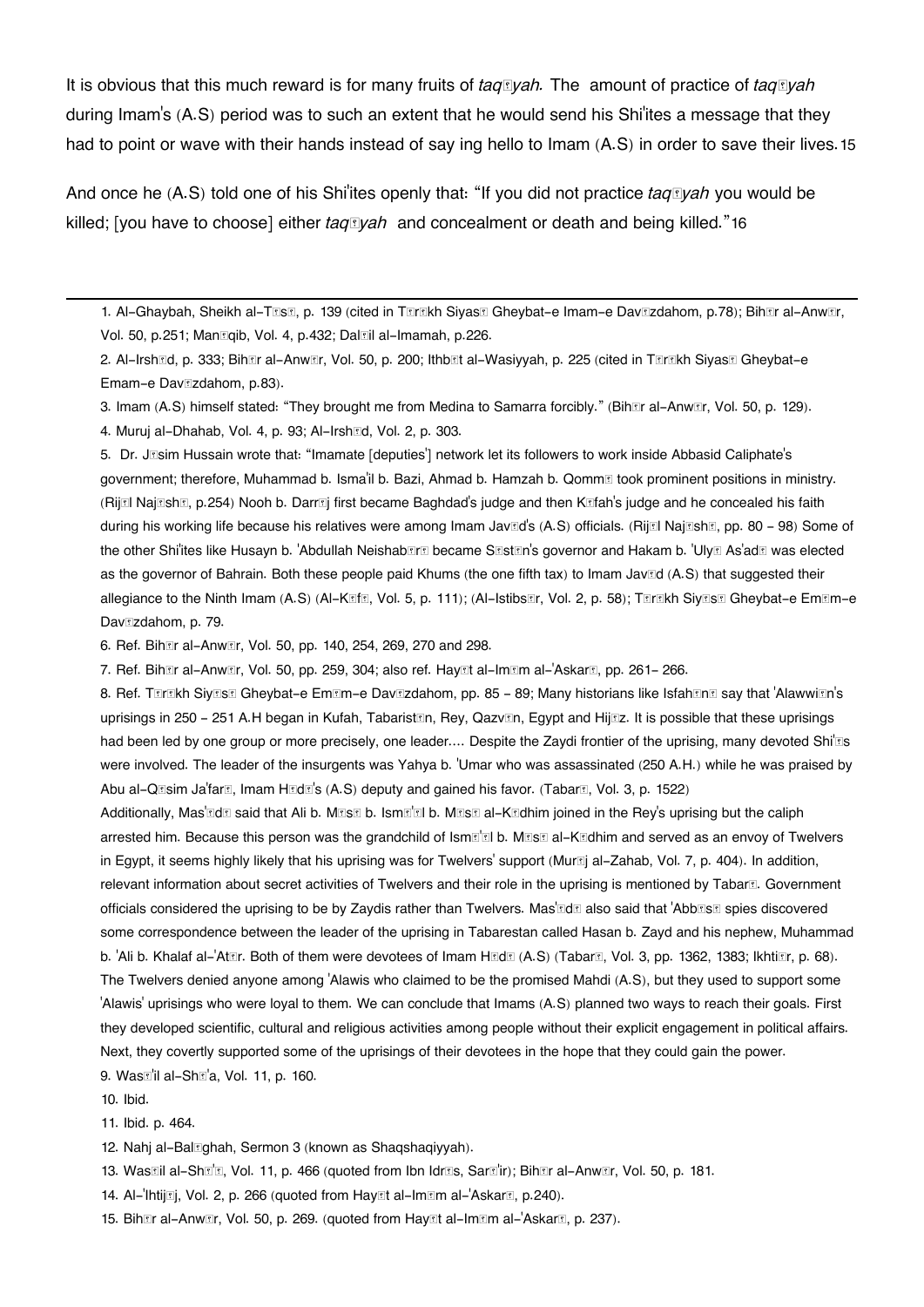## **Social Situation**

In this part, we will analyze the social situation of the Shi'ites, their status and their leadership authority.

### <span id="page-7-0"></span>**1. Shi['ites' Situation](#page-7-0)**

Although in that period, many cities were Shi'ite-resident centres,[xxvi] Shi'ites' condition could be described as being poor, suppressed, removed from posts and most of all, deprivation from the privilege of being with Imam (A.S) and in fact, reducing the contact with Imam (A.S) to the minimum.

#### <span id="page-7-1"></span>**[1.1 Minimum contact with Imam \(A.S\)](#page-7-1)**

Although Imam (A.S) would make contact with his Shi'ites, by any means, strict control of Imam and torture and harassment of those in contact with Imam would lead the contact of Imam with his Shi'ite to be at a minimum. This very matter would lead to adverse consequences; although with Imam's wisdom, those consequences were kept at a minimum, but not completely eliminated.

#### <span id="page-7-2"></span>**[1.2 Suppression](#page-7-2)**

In that period, Shi'ites were completely suppressed by Abbasid Caliphs. Mutawakkil's offences against Shi'ites varied from the network of the troops of Sh**Ekiriyyah to destroying Imam Husayn's (A.S)** shrine. To suppress Shi'ites even more, Mutawakkil commanded the governor of Egypt to exile Talibiyūn to Iraq. The governor of Egypt did so; then in 236 A.H. Mutawakkil drove them out to Medina where earlier 'Alawīs (the descendents of Imam Ali) were exiled.[1](#page-13-0)

<span id="page-7-5"></span>Mutawakkil also warned residents of Hij**ez not to make any contact with 'Alaw**es or support them financially. Many of them were punished very severely because of disobeying his command. As Isfah**<b>EnE** wrote, in this way, Mutawakkil treated 'Alaw**Es very aggressively in Medina, whereby** 'AlawEs' were completely segregated from others and deprived of the very basic means of subsistence.

#### <span id="page-7-3"></span>**[1.3 Dismissal from posts](#page-7-3)**

<span id="page-7-7"></span><span id="page-7-6"></span><span id="page-7-4"></span>According to Mas<sup>'</sup>*EdE*, Mutawakkil dismissed Ish**Eq b. IbrEhEm**, the governor of Samarra and Sirw**En** in Jabal province, from his post because of being a Shi'ite.[2](#page-13-1) Many other people also lost their positions because of similar reasons.[3](#page-13-2) & [4](#page-13-3)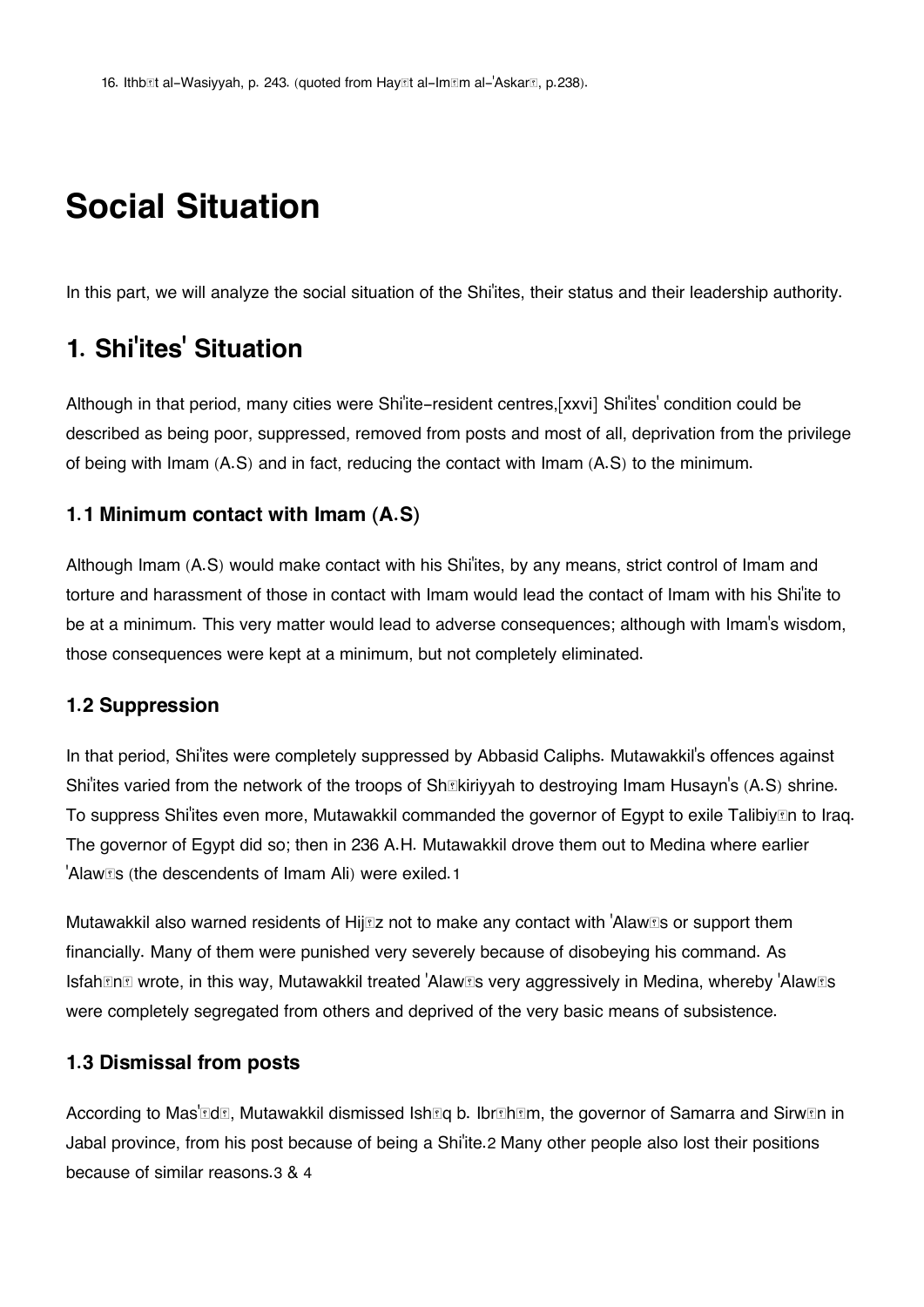#### **[1.4 Withholding financial aids](#page-7-4)**

<span id="page-8-3"></span>Mutawakkil confiscated Fadak estates which belonged to the descendants of Lady Fatimah. According to Sayyid ibn Tawūs' writings, the income of Fadak was more than 24,000 dinars at that time. Mutawakkil gave it to his friend, 'Abdullah b. 'Umar Bezyār.[5](#page-13-4) And as mentioned before, he warned Hijāz residents not to make any contact with 'Alaw**E's nor support them financially**.

<span id="page-8-4"></span>Abu al-Faraj Isfah**EnE** wrote: "Mutawakkil put severe financial pressures on 'Alaw**Es** and officially banned giving any kind of aid to them. He severely punished the offenders."[6](#page-13-5)

### <span id="page-8-0"></span>**[2. Social Status and the Influence of Shi](#page-8-0)'ite leadership**

Despite all obstacles put by the government in their way, spiritual influence of Shi'ite Imams (A.S) increased every day. The influence was to such an extent that even extended to Caliphs' courts. Many people were greatly attracted to Imams (A.S); even some ministers and commanders wholeheartedly did believe that the Imams (A.S) were just and right, and knew them as deserving the Caliphate, although they concealed their belief. In this section some examples of Imam H $\text{Id}$  (A.S) and Imam 'Askar $\text{F}$ 's (A.S) social status will be mentioned.

### <span id="page-8-1"></span>**A) Imam H<br>
Edis (A.S) authority**

Here we will mention his influence in the court, among 'Alaw**<b>Elsac**, people of the Book, Medina residents and the Shi'ites.

#### <span id="page-8-2"></span>**[1. In the Court](#page-8-2)**

<span id="page-8-5"></span>Mutawakkil was suffering from a painful abscess. He was very ill and was dying from pain but nobody ever dared to perform a surgery on it. Mutawakkil's mother (Shujā') made a vow that if her son recovered from the illness, she would send a great deal of money to Imam H $\text{Id}$  $\text{I}$  (A.S). Fath b. Kh $\text{I}$ q $\text{I}$ n – a nobleman very close to him[7](#page-13-6) - suggested to Mutawakkil to send someone to Abu al-Hassan al-H**ad** (A.S) and to ask him about the cure for this illness; for he (A.S) may know the cure for it and give an advice.

<span id="page-8-6"></span>Mutawakkil ordered: "Send somebody to him (A.S)" Then his messenger went and came back with an instruction which cured Mutawakkil.[8](#page-13-7) Also Mutawakkil called Imam (A.S) by Yahya b. Harthamah to Samarra because of slanders against Imam (A.S) in Medina. Imam (A.S) set out for Samarra accompanied by his family. Yahya himself rendered the service to Imam (A.S) and became impressed by Imam's piety.

<span id="page-8-7"></span>The caravan travelled through desert and arrived in Baghdad. Ya'q $\mathbb{R}$ b**ing said that as soon as Imam (A.S.)** arrived in "Y**EsirEyih", EshEq b. EbrEhEm the governor** of Bagdad met Imam (A.S.). When he saw the eagerness and interest of people toward Imam (A.S), he invited him to stay in Baghdad that night.[9](#page-13-8)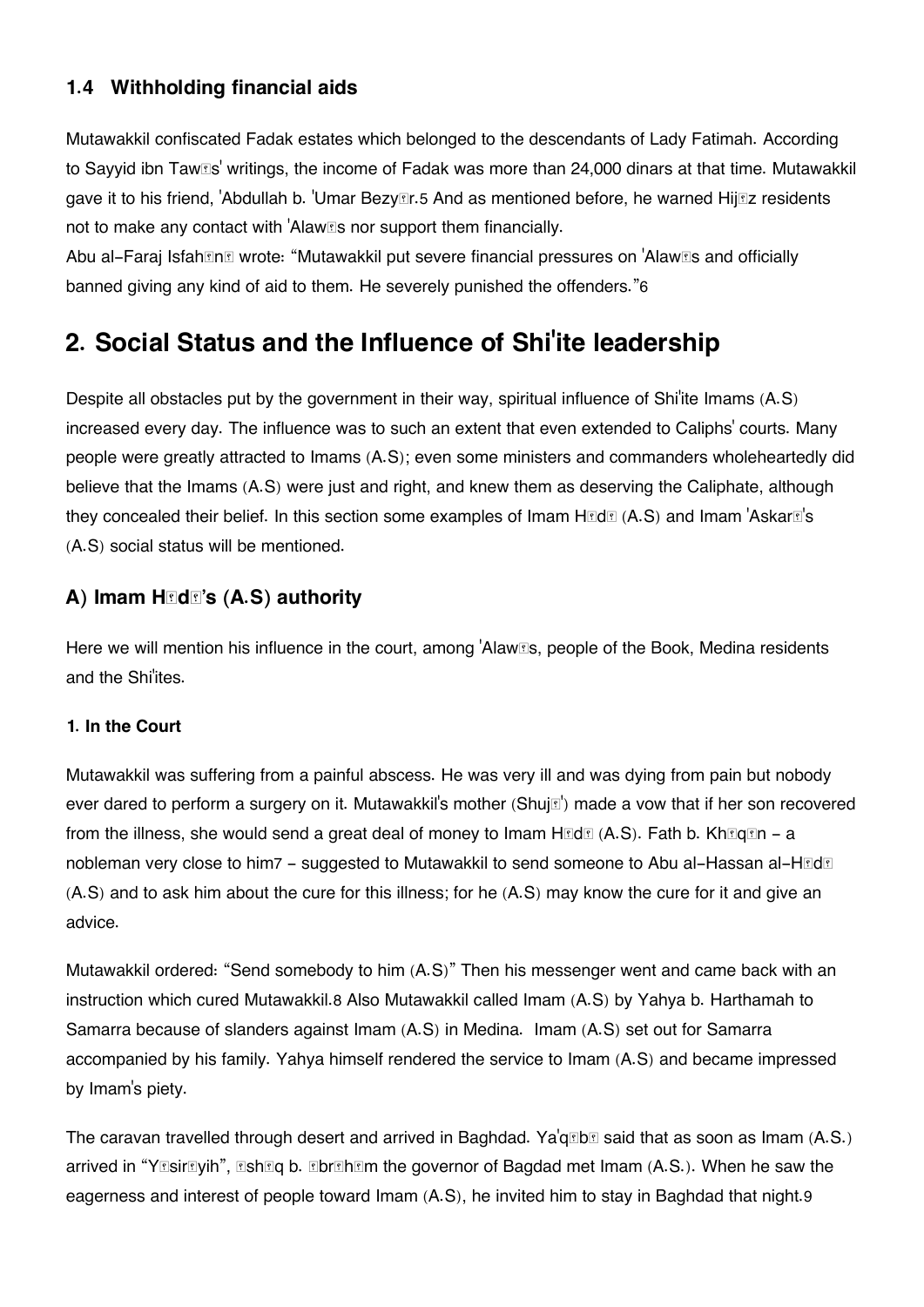Yahya told Baghdad's governor the story. Baghdad's governor said: "This man is the Prophet's son while you know Mutawakkil's deviation from the Prophet's family; so if you tell him a wrong word about Imam Hold (A.S); he will kill Imam (A.S) and on the day of Judgment, the Prophet (p.b.w.h) will be your enemy…"

Yahya answered: "Swear by God, neither did I see anything in him (A.S) but the good, nor anything I disliked…" then they left Baghdad and set out for Samarra. As soon as they arrived, Yahya reached Was If Turk II who was a high ranking official in the government and informed him of Imam's (A.S) arrival. Wasīf also warned him of telling things that would cause any danger to Imam (A.S) and told him: "O' Yahya! Swear by God, if ever slightest danger faces Imam (A.S), you will be the only person responsible for it…"

<span id="page-9-1"></span>Yahya was surprised by the similarity of  $\text{Ish}\boxdot q$  and Was $\text{If}$ 's concern about quarding Imam (A.S) and his health.[10](#page-13-9) Imam's (A.S) popularity was to the extent that upon his arrival in Mutawakkil's court, all courtiers and security guards would stand up before him, involuntarily open the doors immediately without any delay or question and draw aside the curtains.

<span id="page-9-2"></span>Once Imam (A.S) was invited to a banquet which was held for a Caliph's son's birthday celebration. When Imam (A.S) entered the party, everyone fell silent treating him out of respect…[11](#page-13-10)

#### <span id="page-9-0"></span>**2. Among ['Alawīs and others](#page-9-0)**

Muhammad b Hassan Ashtar 'Alaw**<b>n** said: "With my father, some of 'Abbasids, The libing (descendants of Abu Talib, the father of Imam Ali), some of the army officers and some other people were standing in the doorway of Mutawakkil's palace and suddenly Abu al-Hassan Imam H**EdE** (A.S) came and wanted to enter the palace.

All the people who were in attendance got down their mounts and show[ed] him great respect until he (A.S) entered the palace. One person got angry about such homage and tribute and began to complain that: "To whom does all this acknowledgement and courtliness belong? Why do we have to pay this young man this much respect? He is neither higher than us in rank nor older in age! Swear by God, we will not rise for him or come off our mounts at the time of his coming out..."

Abu H**Eshim Ja'farE** answered him that: "Swear by God, you will respect him (A.S) in the humblest manner!" After some moments, Imam (A.S) came out of palace. The sound of acclamation echoed and all people stood up, showing respect to Imam  $(A.S)$ ; Abu H $\mathbb{E}$ shim addressed people: "Were not you who decided not to respect his holiness?"

<span id="page-9-3"></span>They answered: "Swear by God, we could not control our emotions and involuntarily came off our mounts to respect him (A.S)."[12](#page-13-11)

Descendants of the Prophet (p.b.w.h) and noblemen were harmonious in respecting Imam (A.S) and all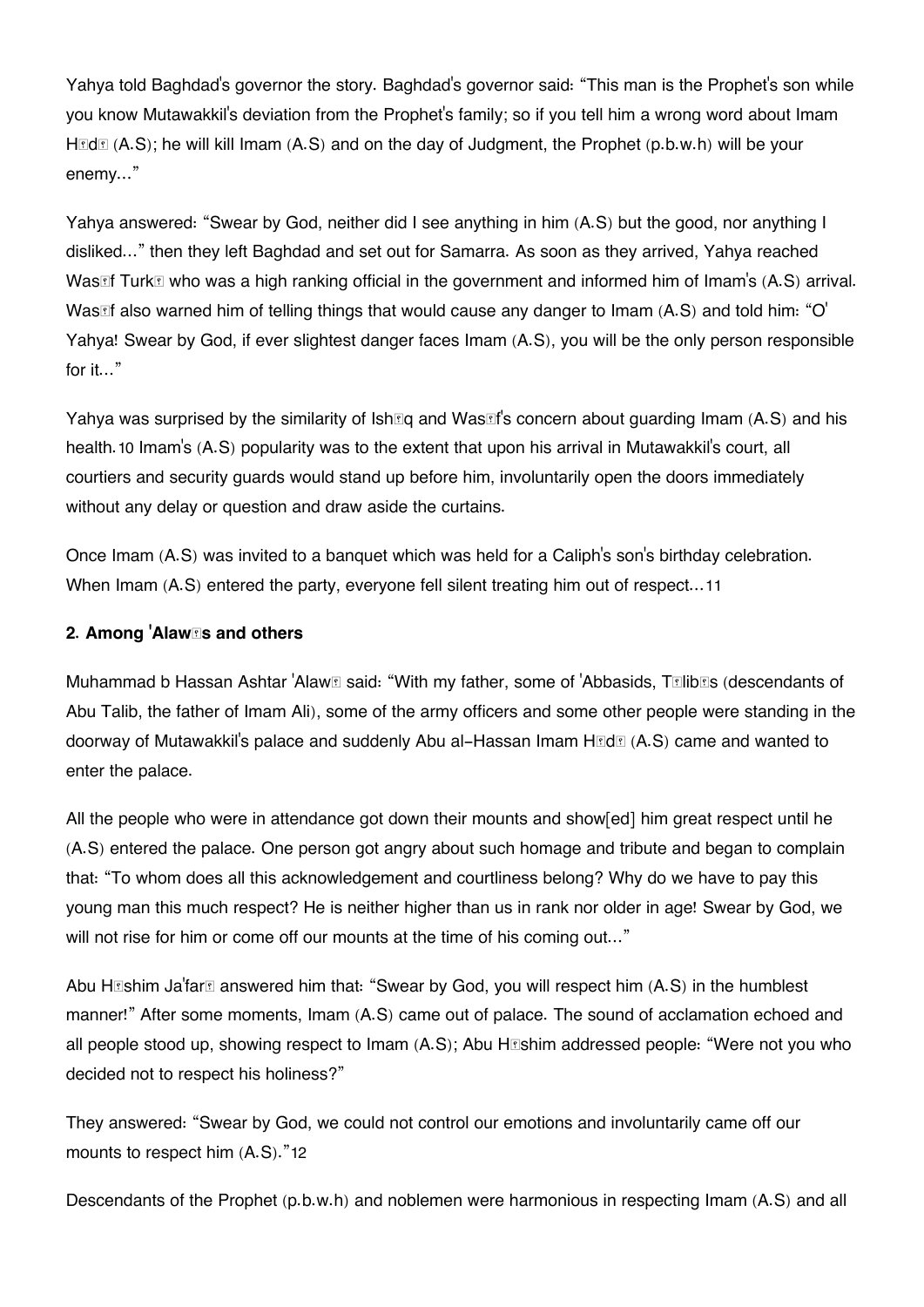of them had accepted his leadership and preeminence. Zayd b. Mūsa b. Ja'far was among these 'Alawīs known as Zayd al-Nār who was Imam's (A.S) uncle and was so old and long-lived.

Once when visiting Imam (A.S), he came to the doorway of the Imam's (A.S.) house and wanted 'Amr b. Faraj who was the doorway guard to ask entrance permission from Imam (A.S) for him. Imam (A.S) granted the permission and Zayd came in and sat politely and respectfully before Imam (A.S) who was sitting in the upper part of (assembly) room and doing so, he acknowledged Imam's (A.S) supremacy and leadership.

Another day, Zayd came to see Imam (A.S) but Imam (A.S) was not present in the room and Zayd sat in the upper part of the room; after a few moments, Imam (A.S) entered; as soon as Zayd saw Imam (A.S), he rose from his place and offered the same seat to Imam (A.S) while he himself sat politely in front of Imam (A.S). This happened when Imam (A.S) was so young and Zayd was an elderly man; but Zayd's action was considered as his acknowledgement of Imam's (A.S) leadership and supremacy and it was similar to how all people acknowledged Imam's (A.S) leadership.[13](#page-13-12)

#### <span id="page-10-4"></span><span id="page-10-0"></span>**[3. Among Medina](#page-10-0)'s residents**

When people of Medina found out about the mission of Mutawakkil's executive agent, Yahya b. Harthamah, who wanted to take Imam (A.S) to Samarra, they began to cry and weep in such a way that Yahya said: "I had never seen or heard like that, and that was so that I had to calm them down and that did not take effect until I swore by God that no harm would ever come to him.[14](#page-13-13)

#### <span id="page-10-5"></span><span id="page-10-1"></span>**[4. Among People of the Book](#page-10-1)**

Imam's (A.S) authority was not limited to Shi'ites; it included people of the Book as well. They greatly respected Imam (A.S), and when having trouble and difficulty, they used to seek help from him. They even gave him presents.

Hibatallah b. Ab**I** Mans**I**r said: "Once Yusuf b. Ya'q**IIb who was Christian and of my father's** friends, came to our home in Baghdad. My father asked him the reason for coming. Yusuf said: "Mutawakkil 'Abbāsī has summoned me, but I do not know why. So I have insured myself for one hundred dinars and have come to give them to 'Ali b. Muhammad b. Ali Rid $E$ ."[15](#page-13-14)

#### <span id="page-10-6"></span><span id="page-10-2"></span>**[5. Among Samarra Shi](#page-10-2)'ites**

<span id="page-10-7"></span><span id="page-10-3"></span>Mutawakkil would always prevent people from visiting Imam  $H \Box \Delta E$  (A.S). Once Imam (A.S) was in Mutawakkil's palace, and numerous people were behind the door. The narrator said that: "I asked them why they were gathering there. They answered that: "We are waiting for our lord to see him and salute him and then we will go." I asked them if they knew him. They answered: "Yes! We all know him".[16](#page-14-0)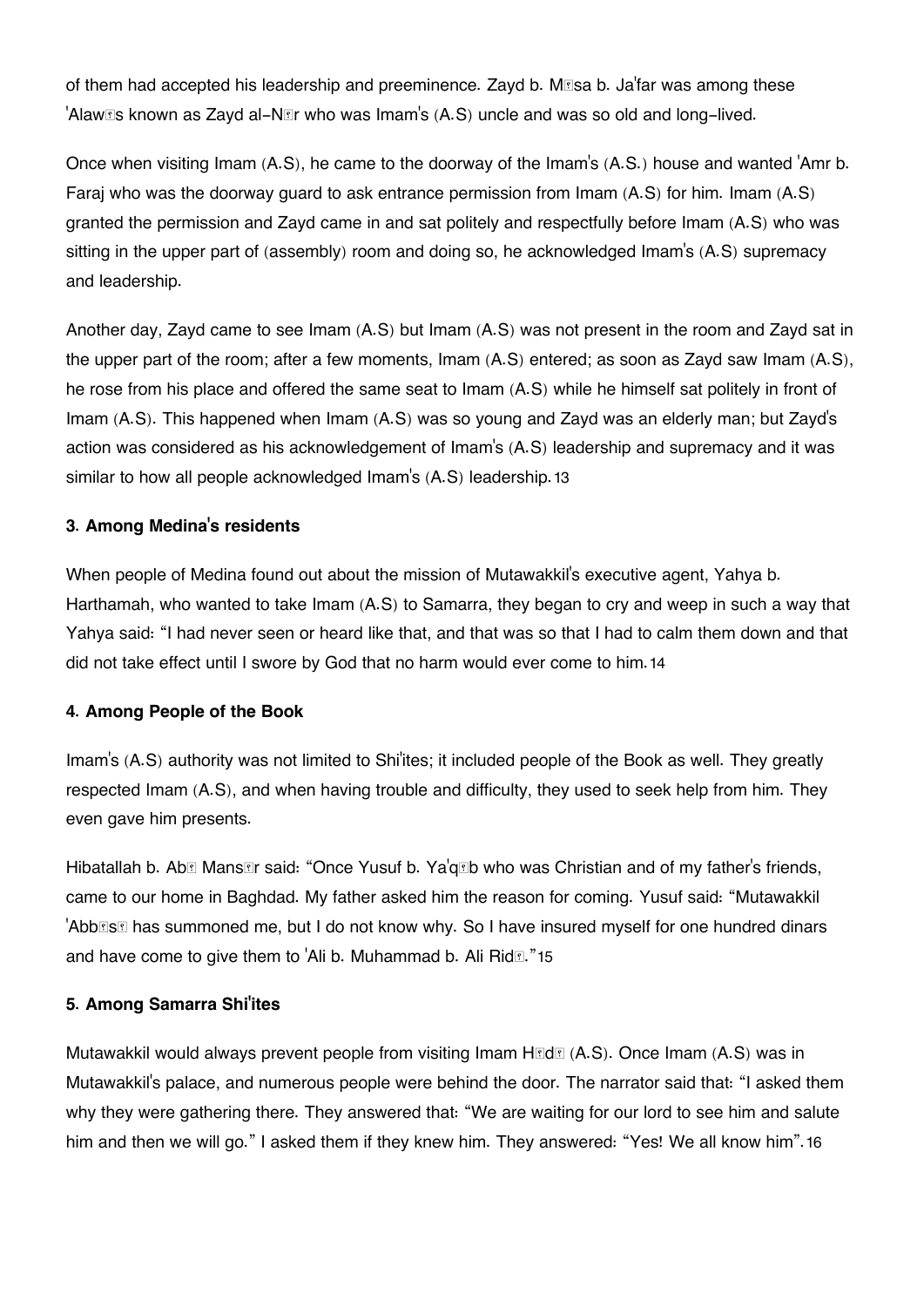### **B) Imam ['Askarī's \(A.S\) authority](#page-10-3)**

In this part, we will have a short review about Imam 'Askar**s's social status in the court, among caliphs** and ministers, to people of the Book, religious leaders, Shi'ites and others.

#### <span id="page-11-0"></span>**[1. Among Caliphs](#page-11-0)**

<span id="page-11-3"></span>Some of that period's caliphs like Mu'tamid would seek recourse to Imam 'Askarī (A.S) when they were in considerable need; and they would ask him for prayer.[17](#page-14-1) They would also ask him for help in crises and at key points. For once Mu'tamid ordered to free Imam 'Askar**II** (A.S) from prison temporarily to stand against deviants' perversities and to resolve all doubts and incredulities they had casted on people. Mu'tamid addressed Imam (A.S) and said: "Save your father's religion"!

Another time, he addressed Ja'far, Imam 'Askar**E's (A.S)** brother, when Ja'far asked Mu'tamid to grant him his brother's position; Mu'tamid answered: "Your brother's position was not in our hand, that it was from Allah; and despite our determined attempts in lowering your brother's status, his authority would rise increasingly because of his knowledge and religious practices."[18](#page-14-2)

#### <span id="page-11-4"></span><span id="page-11-1"></span>**[2. Among Ministers](#page-11-1)**

'Ubayd b. Khāqān was one of the ministers in Abbasid's caliphate who was concurrent with Imam (A.S). He said that: "If none of Abbasid caliphs is anymore caliph, then no one out of the Hashemite deserves caliphate but him (Imam Hassan  $'$ Askar $\mathbb{E} (A.S)$ ). It is only this man who deservs caliphate because of his knowledge, virtue, guidance, self-possession, piety, religious practice and good morals. His father also like him was noble, generous, knowledgeable and well-meaning.[19](#page-14-3)

<span id="page-11-5"></span>Ahmad b. 'Ubaydillah b. Kh**eqan who was Nasiba (anti-Ahlul Bayt)**, described Imam 'Askar**a's (A.S)** social status and authority like this: "In Samarra, I saw nobody among 'Alawis like Hassan b. 'Al**I** b. Muhammad al-Rida (A.S) in conduct, virtue, magnanimity, generosity, being respected by the family, the caliph and all H**EshimEs.** Not only these people, but also all ministers, secretaries, commanders of army and others considered Imam (A.S) superior to all great ones."[20](#page-14-4)

<span id="page-11-6"></span>He himself said that: "Anyone among the Hashemite, commanders, secretaries, judges, jurisprudents and other people would consider Imam (A.S) at the highest point of greatness, grandeur and superiority, when I asked them about him (Imam Hassan  $'Astar\otimes$ ); They knew him (A.S) superior to all the relatives, nobles and all others and they would all say that: "He (A.S) is the leader of Shi'ites" and he (A.S) was of great nobility and position before me because everyone would speak of him as benevolent and widely regarded him as great."[21](#page-14-5)

#### <span id="page-11-7"></span><span id="page-11-2"></span>**[3. Among Commanders](#page-11-2)**

One of the commanders and generals got off his mount as soon as he saw Imam 'Askarī (A.S) and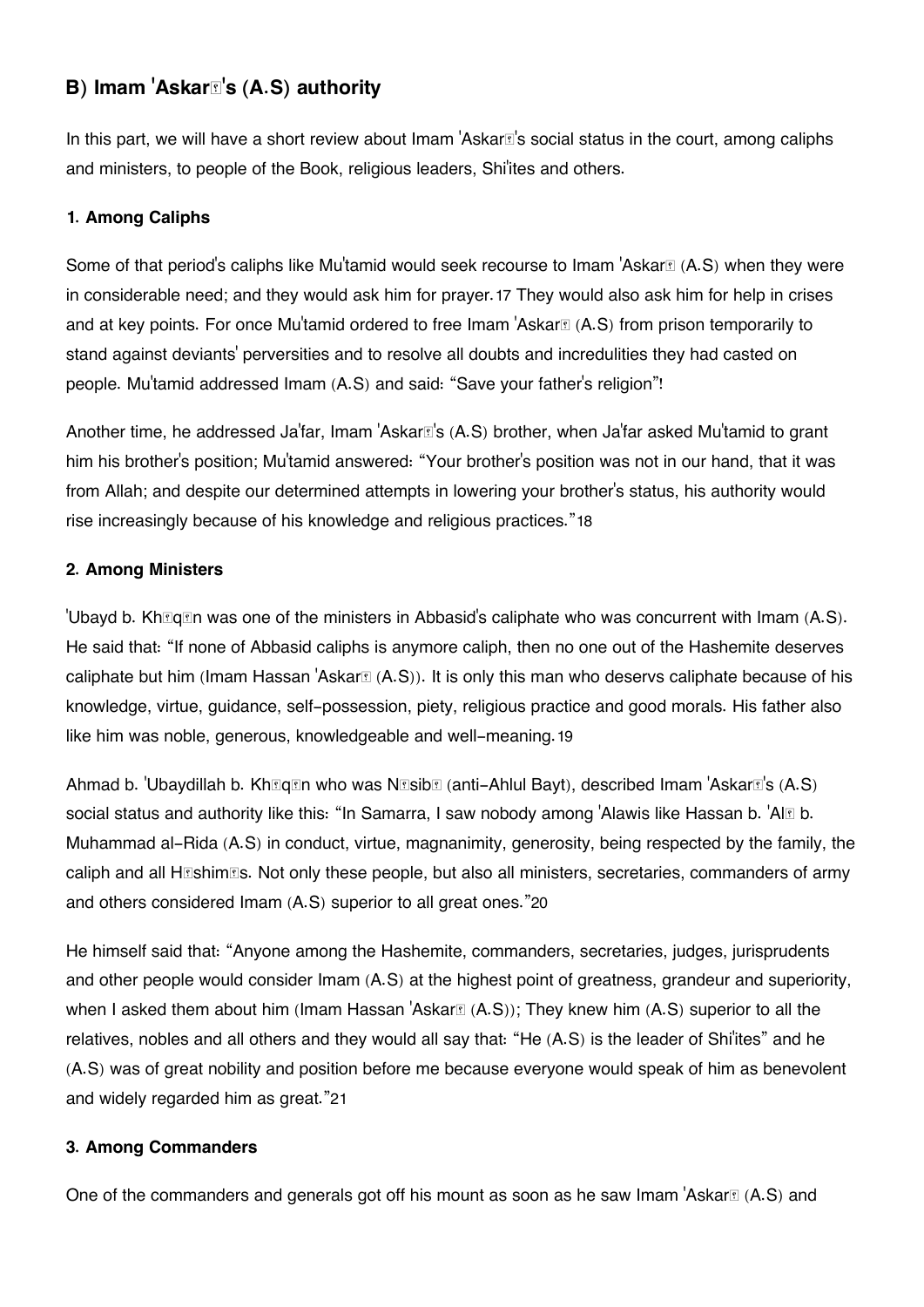<span id="page-12-4"></span>showed him respect. Imam (A.S) addressed him and stated: "Return to your place." He returned while he was showing Imam respect.[22](#page-14-6)

#### <span id="page-12-0"></span>**[4. Before Mutawakkil](#page-12-0)'s doctor**

Bakhtīshū' - Mutawakkil's personal doctor - was one of the most distinguished doctors of his time. He told one of his pupils to perform phlebotomy for Imam (A.S). He told him: "Ibn al-Rida (Imam Askari) has asked me to send someone to perform phlebotomy for him; I chose you to go, you must know that he (A.S) is the most knowledgeable person living under the sun. So, do not ever neglect his orders or complain".[23](#page-14-7)

#### <span id="page-12-5"></span><span id="page-12-1"></span>**[5. Among religious scholars](#page-12-1)**

Imam (A.S) had an absolutely outstanding status among his contemporaneous religious scholars. Jishiz was among great writers of that period living in Basra. He met Imam (A.S) when he was a young man of 22 years old, and passed away five years before Imam's (A.S) martyrdom. He said about Imam (A.S): "It has never happened for any of Arab or non-Arab ancestries except T**Elibiy** In that all of whom become scholars, virtuous, pious, brave, generous, pure, of a noble nature and some of whom become the Prophet's successor and some others became the nominees of his successors; whose names from fathers to their sons are: Hasan b. 'Ali b. Muhammad b. 'Ali b. M**ish b. Ja'far b. Muhammad b.** 'Ali b. Husayn b. 'Ali".[24](#page-14-8)

#### <span id="page-12-6"></span><span id="page-12-2"></span>**[6. Among People of the Book](#page-12-2)**

<span id="page-12-7"></span>Some of the nobles and scholars of the Book acknowledged Imam's (A.S) superiority and high status in a way Imam would state about some of them: "Praise be to Allah that made Christians more aware about our right than some Muslims."[25](#page-14-9) From among them, some became Muslims, such as An $\mathbb{E}$ sh Nasr $\mathbb{E}$ n $\mathbb{E}$  and the monk of  $\mathbb{E}$ q $\mathbb{E}$ l

<span id="page-12-8"></span>monastery.[26](#page-14-10)

#### <span id="page-12-3"></span>**[7. Among common people](#page-12-3)**

People would rush to meet Imam (A.S) from everywhere, and on the very day that Imam was supposed to come to the court, numerous Imam's devotees gathered with tearful eyes on Imam's route to meet him, in a way that the way would get blocked and no one could pass through. The sound of lament and wailing could be heard from everywhere but once Imam (A.S) came out of the door, silence would reign everywhere and everyone would be stunned by his supreme majesty and pave the way for him and stand there waiting for his return.[27](#page-14-11)

<span id="page-12-9"></span>Sheikh Sadūq quoted from Ahmad b. 'Ubaydillah b. Khāqān - the caliph's deputy in Qom - who was a Nāsibī and anti-Shi'ite that he said:

"At the time of Imam 'Askar*s's* martyrdom, the whole bazaar (marketplace) closed and the Hashemite, all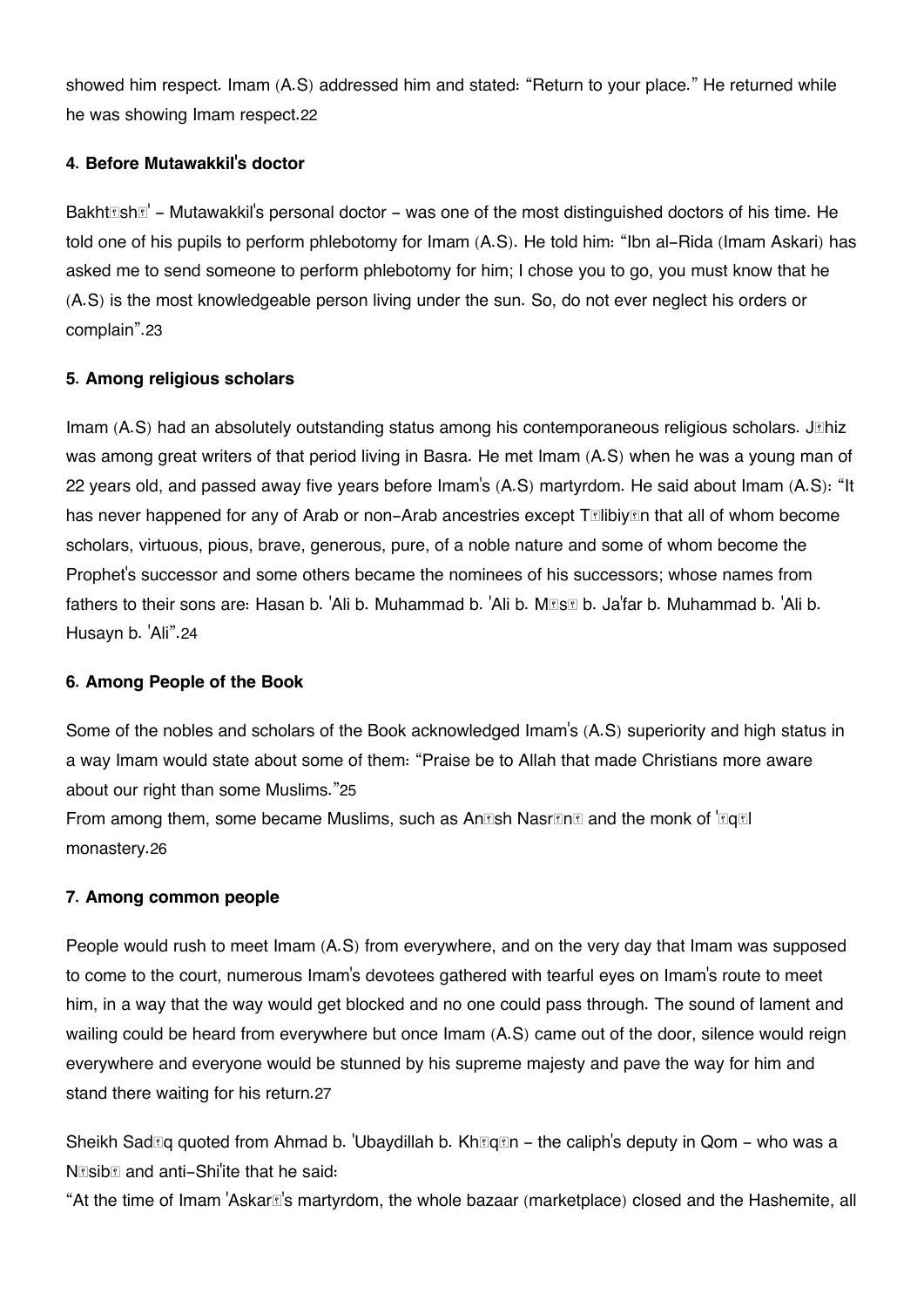military men, secretaries, other people and my father ('Ubaydillah b. Kh**ng**n - Mu'tamid Abbnsn's minister) attended the Imam's funeral. That day, considering the crowd, and the number of people wailing, was like a shot of the Day of Judgment."

#### <span id="page-13-15"></span>**[8. Among Shi](#page-13-15)'ites**

Abu H**Eshim Ja'far**E who was among the faithful companions of Imam 'Askar**E** (A.S) and Imam H**EdE** (A.S) had poems about Imam 'Askarī which described his supreme status among Shi'ites very well. Translation of some of those poems is the following:

"God granted him - Imam  $\Delta s$ kar $\Omega$  - all miracles of Imamate as He had earlier granted Moses the miracles of splitting the sea, white hand and the stick.

<span id="page-13-16"></span>God did not grant any miracles to the Prophets unless He granted Imams the same; and if you doubt about it, you may go and seek for the proof and evidence."[28](#page-14-12)

<span id="page-13-0"></span>[1.](#page-7-5) Refer to Hay**īt al-Imīlm al-**'Askarīl, pp. 223 - 232. Among those cities are: Kīrfa, Baghdad, Neyshīrbūr, Qom, īlbeh, Mad $\bar{a}$ in, Khur $\bar{a}$ s $\bar{a}$ n, Yemen, Rey, **Ezarb** $\bar{a}$ yj $\bar{a}$ n, Samarra, Jurj $\bar{a}$ n, Basra and tens of other cities. (Ibid.).

- <span id="page-13-1"></span>[2.](#page-7-6) Kendī, Wulātu Misr, p. 177 (cited in Tārīkh Siyāsī Gheybat-e Emām-e Davāzdahom, pp. 83 & 849.
- <span id="page-13-2"></span>[3.](#page-7-7) Refer to Al-Kāfī, Vol. 1, p. 500.
- <span id="page-13-3"></span>[4.](#page-7-7) Manāqib, Vol. 4, p. 411; Bihār al-Anwār, Vol. 50, p. 127.
- <span id="page-13-4"></span>[5.](#page-8-3) Sayyid b. Trwrs, Kashf al-Muhajjah, p. 124.
- <span id="page-13-5"></span>[6.](#page-8-4) Maqātil al-Tālibiyyin, p. 599 (cited in Hayat al-Imām al-Hādī (A.S), trans. by Sayyid Hasan Islāmī, p. 326.)
- <span id="page-13-6"></span>[7.](#page-8-5) Muruj al-Dhahab, Vol. 4, p. 86; cf. Al-Fihrist, pp. 116 - 117.
- <span id="page-13-7"></span>[8.](#page-8-6) Al-K*f***E**, Vol. 1, p. 499; Al-Irsh**<b>Ed**, Vol. 2, p. 302.
- [9.](#page-8-7) Trīrūkh Ya'qūbīī, Vol. 3, p. 209 (quoted from: Hayīst al-Imūm al-Hūdū, trans. by Sayyid Hasan Islūmū, p. 326.)

<span id="page-13-9"></span><span id="page-13-8"></span>[10.](#page-9-1) Mir'at al-Zaman, Vol. 9, p. 553; Ibn Jawza, Tadhkirat al-Khawass, p. 359 (quoted from: Hayat al-Imam al-Hada, trans. by Sayyid Hasan Islāmī, p. 263); Bihār al-Anwār, Vol. 50, p. 203.

- <span id="page-13-10"></span>[11.](#page-9-2) A'lām al-Warā, p. 346; Manāqib, Vol. 4, p. 407; Bihār al-Anwār, Vol. 5, p. 182.
- <span id="page-13-11"></span>[12.](#page-9-3) Manāqib, Vol. 4, p. 407; A'lām al-Warā, p. 343; Bihār al-Anwār, Vol. 50, p. 137.

<span id="page-13-12"></span>[13.](#page-10-4) Ma'āthir al-Kubarā, Vol. 3, p. 94 (Hayāt al-Imām al-Hādī, trans. by Sayyid Hasan Islāmī, pp. 25 & 26.).

<span id="page-13-13"></span>[14.](#page-10-5) Bihār al-Anwār, Vol. 50, p. 207; Tadhkirat al-Khawāss, p. 22 (quoted from Bihār al-Anwār, Vol. 50, p. 201).

<span id="page-13-14"></span>[15.](#page-10-6) Bihār al-Anwār, Vol. 50, pp 144 & 145; the rest of the story is: "My father encouraged him. After a while, he left Baghdad and set out for Samarra. Some days later Yusuf came back to our home happily. My father asked him about what had happened. He said: "It was the first time I have been in Samarra and I would like to give my present to Ibn al-Rid $\bar{a}$ (Imam Hādī) before going to Mutawakkil. But I found out that Mutawakkil did not let him go out of home and he was always at home. I wondered what to do. If I asked for his address, I would cause myself more trouble. For a while I was looking for a solution before a thought crossed my mind. I got on my animal and let him go wherever he wanted. He passed quarters and markets (bazaars) one after another, until he stopped in front of a house and refused to go farther. I felt that house was Imam's, so I wanted my slave to ask whose house was that. The slave asked and told me it was Ibn al-Rid*E's.* "O' My God! Swear by God, It is an obvious sign!" I thought to myself. Suddenly a black slave came out of the house and asked me: "Are you Yusuf b. Ya'qūb?" I said: "Yes". He told me to get off the animal and I did. Then he guided me through a corridor into the house. I thought to myself he called me by my name, while nobody knew me in that town, so I considered it as another sign. Soon after, the slave came back and said: "Give me those one hundred dinars that you have hidden inside your sleeve." I gave them to him and thought to myself that it was the third sign. He took them to Imam (A.S), then he came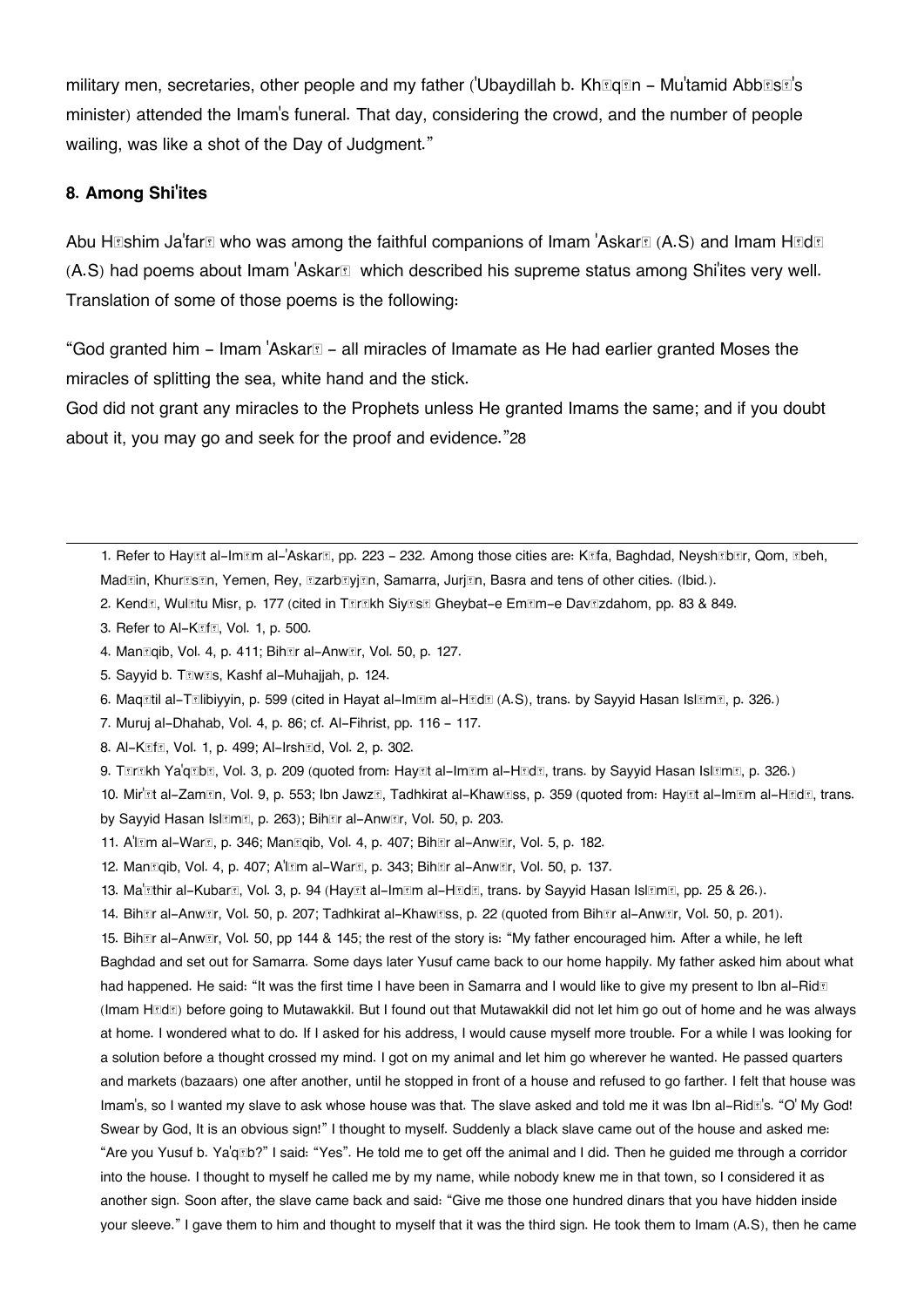back and let me go in. I went in and saw Imam (A.S) was sitting alone. He gave me an affectionate look and said: "Is not it the time to come to the right way and become guided?" I said: "O' My lord! I saw enough obvious signs and proofs to be guided." But Imam (A.S) said: "Alas! You will not submit to Islam, but your son will soon submit to Islam and will become Sh**<b>E**'ite. O' Yusuf! Some people think that our love and friendship is not beneficial for ones like you. Swear by God, they are telling lies. Go on to see Mutawakkil and be sure your wish will be fulfilled. Hibatallah added: "After Yusuf passed away, I met his son. He was a Muslim and a real faithful Shī'ite. He told me that his father had died as a Christian, but he [Yusuf's son] converted to Islam and became one of the real friends of the Prophet's household. He would always say that: "I am the good tiding of my patron  $-$  'Ali al-H $\text{Id}$  $\text{Id}$  (A.S)".

<span id="page-14-0"></span>[16.](#page-10-7) Bihār al-Anwār, Vol. 5, p. 148.

<span id="page-14-1"></span>[17.](#page-11-3) Manāqib, Vol. 4, p. 430; Bihār al-Anwār, Vol. 50, p. 309; Al-Irshād, p. 324.

<span id="page-14-2"></span>[18.](#page-11-4) Kamāl al-Dīn wa Tamām al-Ni'mah, p. 479.

<span id="page-14-3"></span>[19.](#page-11-5) Kam⊠l al-D⊡n wa Tam⊡m al-Ni'mah, p. 41; Bih⊡r al-Anw⊡r, Vol. 50, p. 327 (quoted from Kam⊡l al-D⊡n wa Tam⊡m al-Ni'mah) To know more about his talk to Ja'far, Imam 'Askar**ti's brother in paying respect to Imam (A.S)** see cf. Kam**til al-**Dīn wa Tamām al-Ni'mah, p. 44; Bihār al-Anwār, Vol. 50, p. 329.

<span id="page-14-4"></span>[20.](#page-11-6) Kamāl al-Dīn wa Tamām al-Ni'mah, p. 42; Bihār al-Anwār, Vol. 50, p. 327.

<span id="page-14-5"></span>[21.](#page-11-7) Ibid.

<span id="page-14-6"></span>[22.](#page-12-4) Madrinat al-Ma<sup>'</sup>riiz, p. 570 (cited in Hay**rit al-Im**em al-'Askar**ri, p. 97**).

<span id="page-14-7"></span>[23.](#page-12-5) Bihār al-Anwār, Vol. 5, p. 261 (cited in Al-Kharā'ij, Vol. 1, p. 422).

<span id="page-14-8"></span>[24.](#page-12-6) Ether Jehiz, p. 235 (cited in Al-Hayet al-Siyesiyah le'l-Imam al-Reda, p. 403).

<span id="page-14-9"></span>[25.](#page-12-7) Saf**īnat al-Bihīr, Vol. 1, p. 260 (cited in Hilyat al-'Abrīr, Vol. 2, p. 268 (cited in Hayīt al-Imīm al-'Askarī, p. 98).** 

<span id="page-14-10"></span>[26.](#page-12-8) Bihār al-Anwār, Vol. 50, p. 261 (cited in Ibid.) To know more about these two occurrences and Imam's meeting with them refer to above mentioned sources.

<span id="page-14-11"></span>[27.](#page-12-9) Tūsī, Al-Ghaybah, p. 128; Dalā'il al-Imāmah, p. 226.

<span id="page-14-12"></span>[28.](#page-13-16) A'lam al-Wark, p. 372 (cited in Haykit al-Imkim al-'Askarki, trans. by Sayyid Hasan Islamki, p. 64).

## **Conclusion**

Intellectual, political and social status of Shi'ites and their leadership in the time of the Imam Hadi (A.S) and Imam Askari (A.S) had special characteristics.

Shi'ite hadiths were compiled and maters of hadith and religious scholars were trained to resolve crises and troublesome events. Among Imams' efforts in that period were protecting Islam from being robbed by deviants, their proper positioning and elucidations, answering intellectual and jurisprudential questions and enabling Shi'ites to be prepared for entrance into the age of occultation of the Twelfth Imam (A.S).

In political aspect, the Shi'ite leadership was brought to Samarra from Medina forcibly and taken under strict control. Imam Hadi and Imam Askari began to develop and reinforce the deputies' network following the policy of *taqīyah*.

Among their other measures were their support for some 'Alawīs' uprisings, preserving Shi'ites and allowing some of them to assume some positions in the government in order to help the poor and the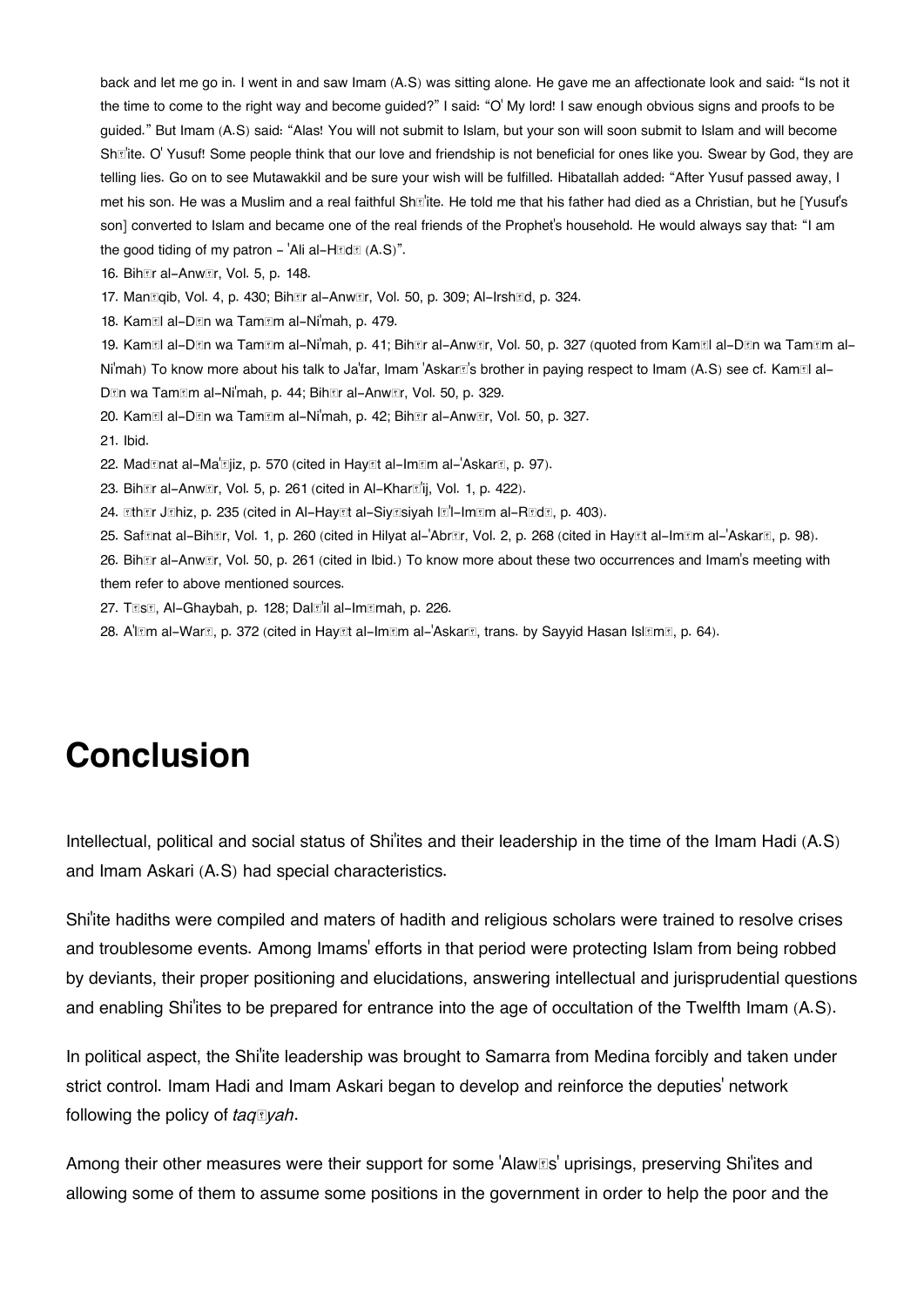#### oppressed.

From the social aspect, Shi'ites were in poverty, under pressure, suppression of beliefs and deprivation. And although Shi'ite leadership were besieged and restricted from making any contact with Shi'ites and other people, they had great influence among all classes of society, from Shi'ites and common people to religious scholars, nobles, people of the Scriptures, commanders and ministers.

### **Bibliography**

1. Al-Fadli, 'Abd al-Hādī. *Tārīkh al-Tashrī' al-Islāmī.* Beirut: Dār al-Nasr, 1992.

2. Al-Tūsī, Sheikh. *Al-Rijāl al-Tūsī.* Najaf: Al-Matba'at al-Haydarīyah, 1960.

3. '**Emil<sub>E</sub>**, Sayyid Muhsin Am**En.** *A'yEn al-Shi'a.* Edited by Hasan Amin. 10 Vols. Beirut, 1986.

4. 'Āmilī, Sheikh Hurr. *Wasā'il al-Shi'a.* Tehran: Maktabah al-Islāmīyah, 1997.

5. Gurjī, Abulqāsim. *Tārīkh Fiqh wa Fuqahā'.* Samt Publication, 1997.

6. Husayn, Jāsim. *Tārīkh Siyāsī Ghaybat-e Imām-e Dawāzdahum (A.S).* Translated by Sayyid Muhammad Taq**r EayatullahE.** Tehran: AmEr KabEr, 1997.

7. Isfahanī, Abu al-Faraj. *Maqātil al-Tālibīn.* Qom: Manshūrāt Radī, 1993.

8. Kulaynī, Muhammad b. Ya'qūb. *Al-Kāfī.* Beirut: Dār al-Azwā'.

9. Majlisī, 'Allāmah. *Bihār Al-Anwār.* Beirut: Dār Ihyā al-Turāth al-'Arabī, 1983.

10. Mas'ūdī. *Murūj al-Dhahab.* Beirut: Dār al-Ma'rifah, 1981.

11. M⊠zandar⊠n⊠, Ibn Shahr ⊠ash⊠b. *Man⊠qib ⊠ali Ab*⊠ *T⊠lib.* Beirut: D⊠r al-'Adw⊠', 1985.

12. Mufīd, Sheikh, and Muhammad b. Muhammad b. Nu'man Tal'akbari Baghdadi. *Al-Irshād fī Ma'rifat Hujaj Allah <sup>'</sup>Ala al-<sup>'</sup>Ibad.* 2nd Edition. 2 Vols. Qom: *alal al-Bayt Li Ihya'i Turath, 1997.* 

13. Najāshī, Ahmad b. Ali. *Fihrist Asmā' Musannafi al-Shi'a (Rijāl Najāshī).* Qom: Maktabat al-Driwar<sub>s</sub>.

14. Qarashī, Bāqir Sharīf. *Hayāt al-Imām Muhammad al-Mahdī.* Qom, 1996.

15. Sadūq, Muhammad b. 'Alī b. Bābawayh. *Kamāl al-Dīn wa Tamām al-Ni'mah.* Qom: Mu'ssisat al-Nashr al-Islāmī, 1996.